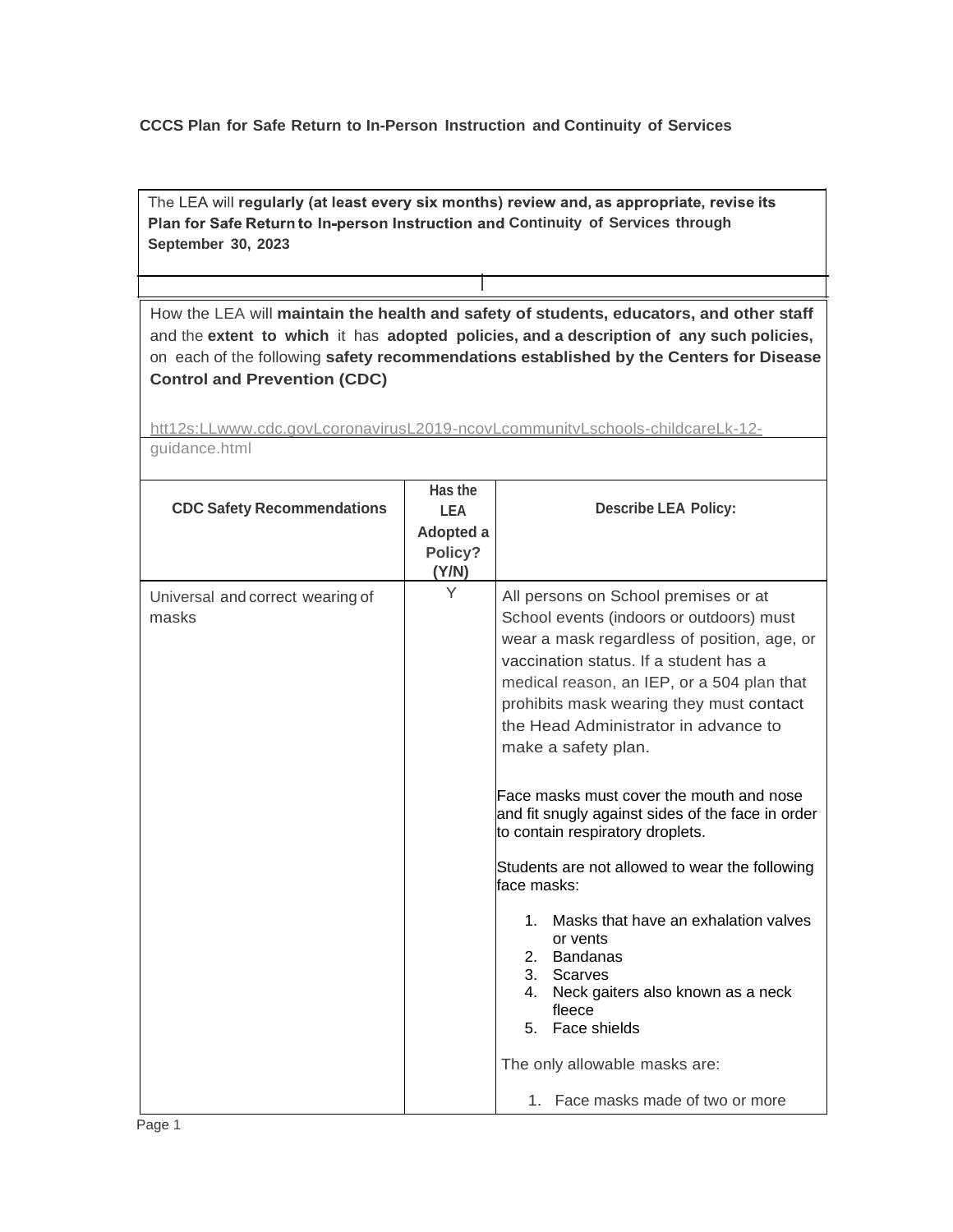|  | layers of cloth;                                                                                                                                                                                                       |
|--|------------------------------------------------------------------------------------------------------------------------------------------------------------------------------------------------------------------------|
|  | 2. Face masks with a clear plastic<br>window; and                                                                                                                                                                      |
|  | 3. Surgical, procedural, N95or KN95                                                                                                                                                                                    |
|  | face masks that are approved by the                                                                                                                                                                                    |
|  | federal Food and Drug                                                                                                                                                                                                  |
|  | Administration (FDA)                                                                                                                                                                                                   |
|  | No other type of mask or face covering<br>will beallowed without a medical reason,<br>an IEP, or a504 plan.                                                                                                            |
|  | Face masks may be removed only while<br>actively eating or drinking and maintaining at<br>least six feet social distance from others. Any<br>eating and drinking breaks should be taken<br>outdoors whenever possible. |
|  |                                                                                                                                                                                                                        |

| Modifying facilities to allow<br>for physical distancing(e.g.,<br>use of cohorts/podding) | Y | <b>Social Distancing</b><br>All persons on School premises or at<br>School events must keep 6 feet of social<br>distancing tothe greatest extent possible<br>regardless of position, age, or vaccination<br>status.<br>Signage will promote social distancing.<br>Arrival and dismissal times shall be<br>staggered to the extent possible.<br>Hand sanitizer shall be available throughout<br>campus.                             |
|-------------------------------------------------------------------------------------------|---|------------------------------------------------------------------------------------------------------------------------------------------------------------------------------------------------------------------------------------------------------------------------------------------------------------------------------------------------------------------------------------------------------------------------------------|
| Handwashing and respiratory<br>etiquette                                                  | N | We do not have this policy in writing, but<br>handwashing and respiratory etiquette<br>(covering coughs and sneezes) is<br>monitored and reinforced. Signs remind<br>students of proper hand washing with soap<br>and water for at least 20 seconds.<br>Hand sanitizer containing at least 60 %<br>alcohol is located throughout campus,<br>including all classrooms. Signage is posted<br>throughout the campus to promote proper |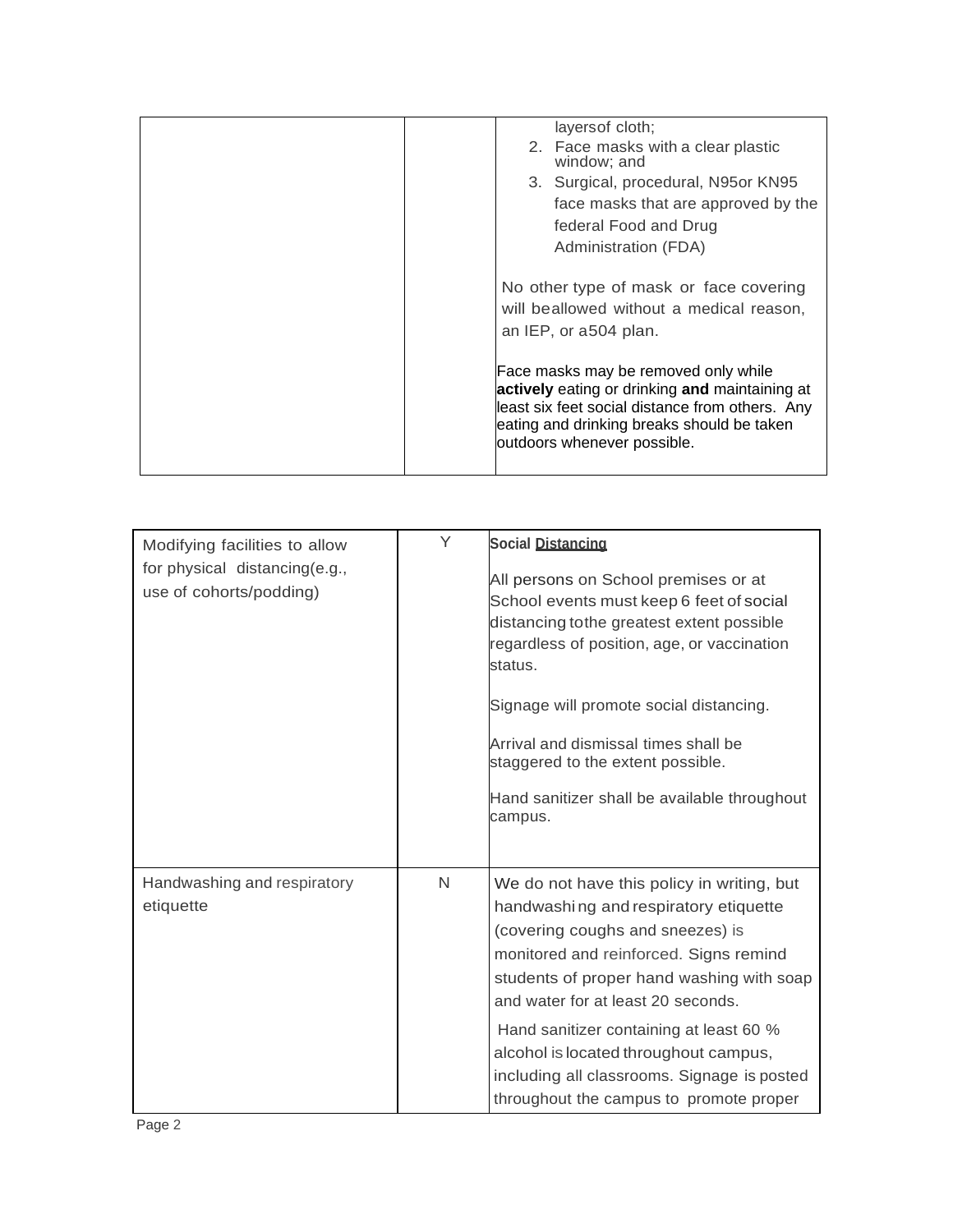|                                                                                                                                                             |   | hand washing.                                                                                                                                                                                                                                                                                                   |
|-------------------------------------------------------------------------------------------------------------------------------------------------------------|---|-----------------------------------------------------------------------------------------------------------------------------------------------------------------------------------------------------------------------------------------------------------------------------------------------------------------|
| Cleaning and maintaining healthy<br>facilities, including improving<br>ventilation                                                                          | N | We do not have this policy in writing, but<br>all rooms are cleaned and disinfected daily.<br>High-contact surfaces are sanitized<br>throughout the day. Unnecessary touch<br>and contact, such as shared textbooks, is<br>avoided.                                                                             |
|                                                                                                                                                             |   | HVAC units are equipped with MERV13<br>filters and school is making a plan for further<br>HEPA filters to help alleviate the dangers of<br>lack of windows and external doors in<br>classrooms and offices.                                                                                                     |
| Contact tracing in combination<br>with isolation and quarantine, in<br>collaboration with the State.<br>local, territorial, or Tribal health<br>departments | Y | In response to a positive case on campus,<br>the point of contact will report to the NMPED,<br>NMENV, identified close contacts of the<br>confirmed case, and ensure close contacts do<br>not return to school until the appropriate<br>isolation or quarantine period has passed to<br>ensure greatest safety. |
| Diagnostic and screening testing                                                                                                                            | Y | All unvaccinated staff are required to<br>screen test weekly if they are working on<br>campus.<br>Diagnostic testing requirements follow the<br>CDC, FDA, and WHO<br>Guidance/requirements for safety.                                                                                                          |
| Efforts to provide vaccinations to<br>school communities                                                                                                    | N | We do not have this policy in writing, but<br>vaccination information has been provided<br>to school community via School Staff and<br>Nurse, and shared resources.<br>Students absences are excused to receive a<br>COVID-19 vaccination and possible side<br>effects after the vaccination.                   |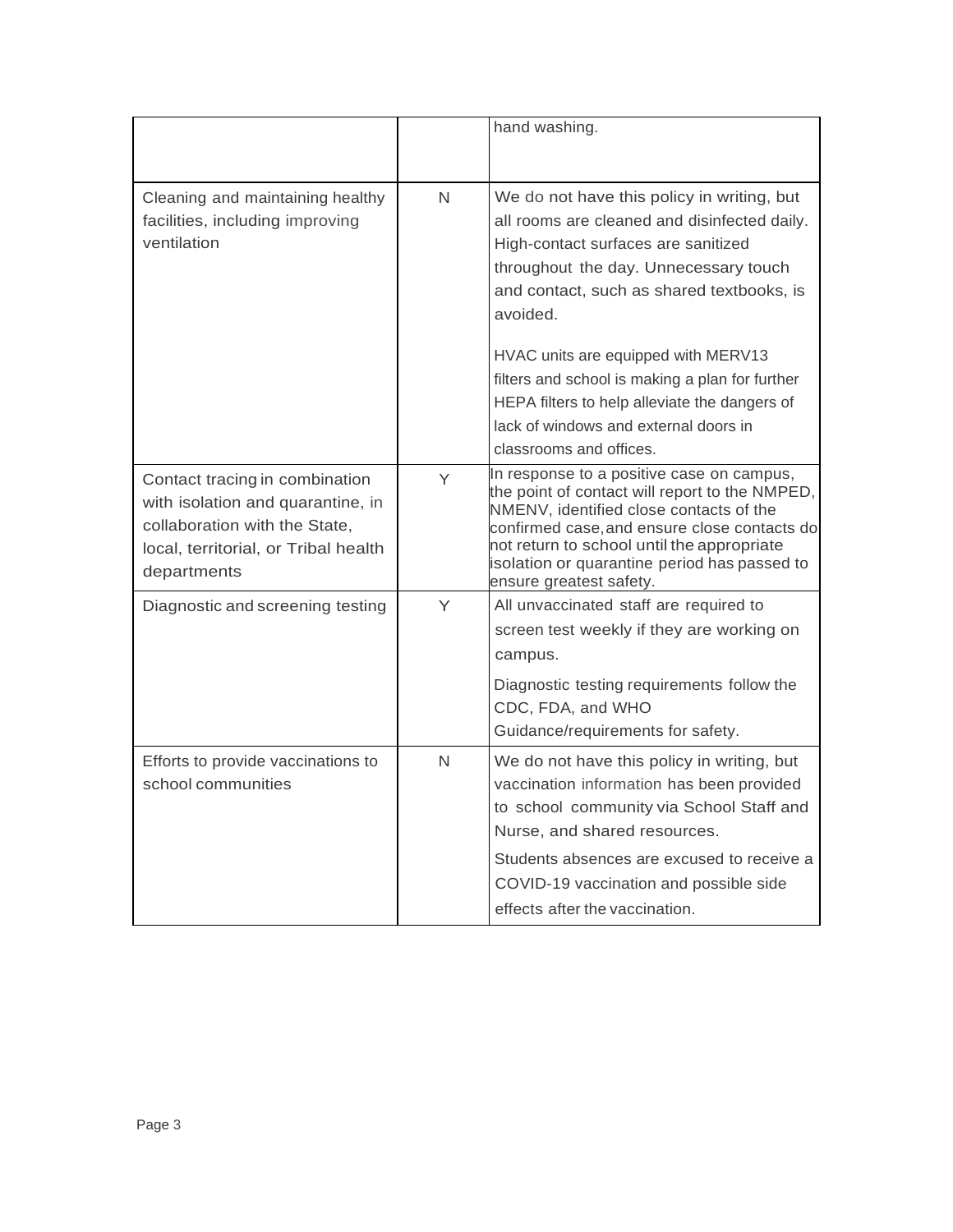| Appropriate accommodations for<br>children with disabilities with<br>respect to health and safety policies | Y | Accommodations are made for students with<br>IEPs, 504s, sensory or cognitive issues as<br>needed.                                                                                           |
|------------------------------------------------------------------------------------------------------------|---|----------------------------------------------------------------------------------------------------------------------------------------------------------------------------------------------|
|                                                                                                            |   | Behavioral techniques, such as positive<br>reinforcement, modeling, schedules, timers,<br>and reminders are implemented to help<br>students adjust to different routines and<br>transitions. |
| Coordination with State and local<br>health officials                                                      | N | We do not have this policy in writing but the<br>COVID Point of Contact coordinates with<br>NMPED, NMDOH, and School Health<br>Advocate as needed.                                           |

How the LEA will ensure continuity of services, including but not limited to services to address students' academic needs and students' and staff social, emotional, mental health,and other needs, which may include student health and food services **How the LEA will Ensure Continuity of Services?** In order to support students and families with the safest possible environment, the school will focus on key evidence-based practices that maximize students' social, emotional, and academic benefits in the safest and healthiest possible learning environment. **How willthe LEA address Students':** Academic Needs? **Formative assessment is being used to identify where Formative assessment is being used to identify where** students are in their mastery of critical skills and concepts.Teachers are collaborating in professional learning communities to plan high quality instruction that supportsaccelerated learning and opportunities to learn at grade level. Student progress is being monitored through high quality assessments, including STAR and HMRI (SRI). Grade levels are studying baseline data and setting goals with a focus in literacy skills. All instructional staff are being trained in structured literacy strategies to target deficit areas in interventions. A multi-layered system of support coordinate assessment data to provide both intervention and enrichment for students. Extended learning time is available daily including one on one tutoring that supports social, emotional and academic development and ten additional days have been added to the school year. Our MLSS team works to strengthen interventions as needed. Qualified Tutors and EA's provide additional support in classrooms as well as after classes.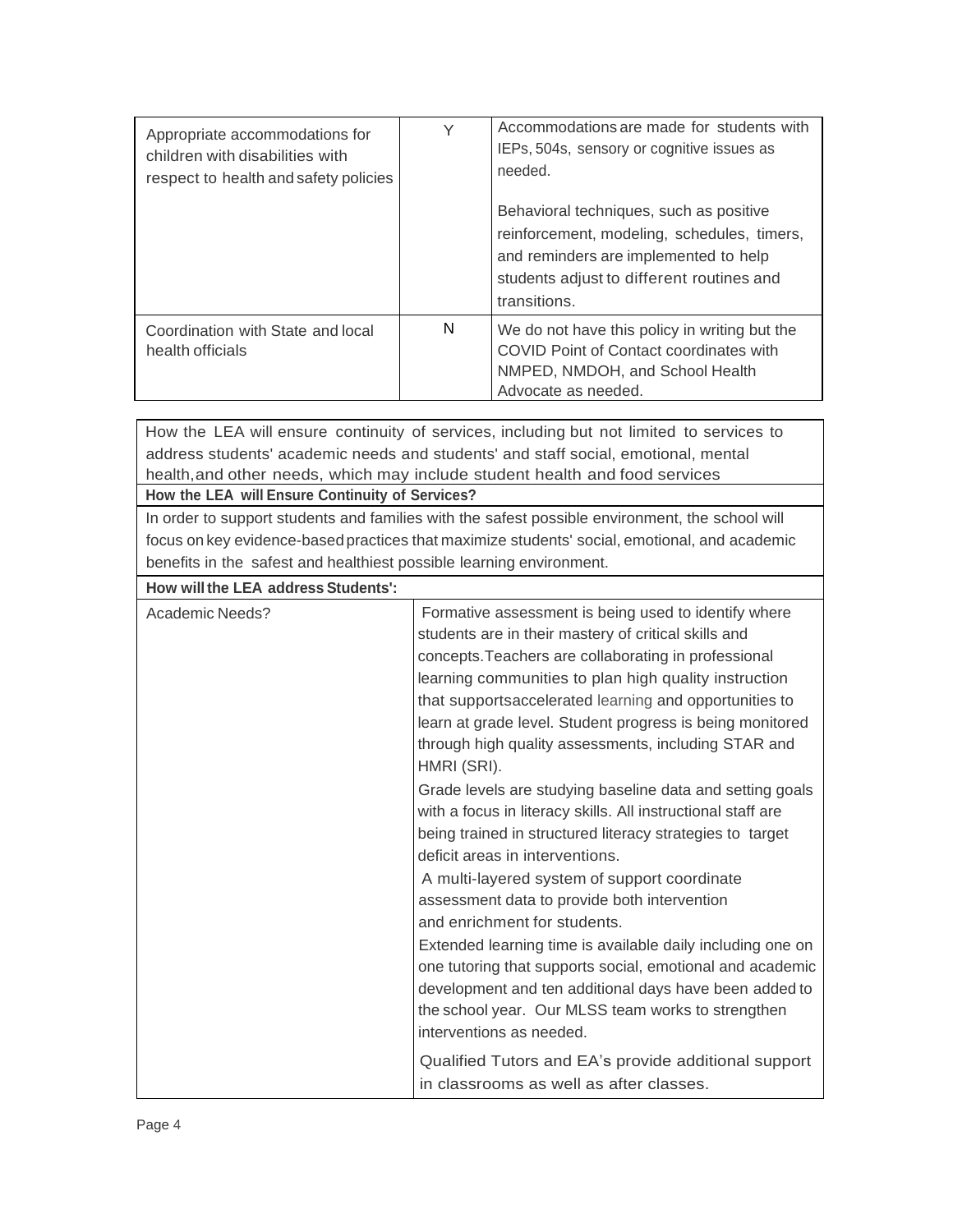|                                                                     | Students have equitable access to technology and<br>have been provided with a device; hotspots are<br>assigned as needed.                                                                                                                                                                                                                                                                                                                                                                                                                                        |
|---------------------------------------------------------------------|------------------------------------------------------------------------------------------------------------------------------------------------------------------------------------------------------------------------------------------------------------------------------------------------------------------------------------------------------------------------------------------------------------------------------------------------------------------------------------------------------------------------------------------------------------------|
|                                                                     |                                                                                                                                                                                                                                                                                                                                                                                                                                                                                                                                                                  |
| Social, Emotional and Mental Health<br>Needs?                       | CCCS has hired additional Social Work and Mental<br>Health professionals to work with students and families<br>one on one, in small groups, and by referral. The<br>school has added a specific SEL class to our Master<br>Schedule and supports SEL goals through weekly<br>Advisory and Mentor meetings. Staff is supported in<br>integrating SEL into all classrooms and mentoring<br>through focused annual professional development.                                                                                                                        |
|                                                                     | Culturally and linguistically relevant teaching and<br>learning is integrated in all areas of curriculum; CLRI<br>strategies and culturally responsive texts are used in the<br>classroom. Cultural responsiveness is an ongoing<br>dialogue and focus in professional development.                                                                                                                                                                                                                                                                              |
|                                                                     | School social workers and mental health counselor<br>offer support to individual students and also provide<br>staff training for school-wide trauma informed<br>practices. The discipline policy includes classroom<br>level problem-solving type interventions that use a<br>non-authoritarian approach and include restorative<br>conversations.                                                                                                                                                                                                               |
| Other Needs (which may include<br>studenthealth and food services)? | CCCS supports families by free breakfast, lunch and<br>snack through the Federal Food Programs.<br>Our school provides Social Work services including                                                                                                                                                                                                                                                                                                                                                                                                            |
|                                                                     | mental health counseling and crisis interventions.<br>Our school keeps an emergency food bank, clothing<br>bank and backpacks with emergency supplies for<br>families in need.<br>Our Parent Involvement Coordinator and our Social<br>Workers and Mentors reach out to families in need and<br>provides resources and support;<br>Our Homeless liaison works to support students and<br>families experiencing Homelessness or instability.<br>We have a part-time Nurse serving students and<br>families who coordinates with our two Health Aides on<br>staff. |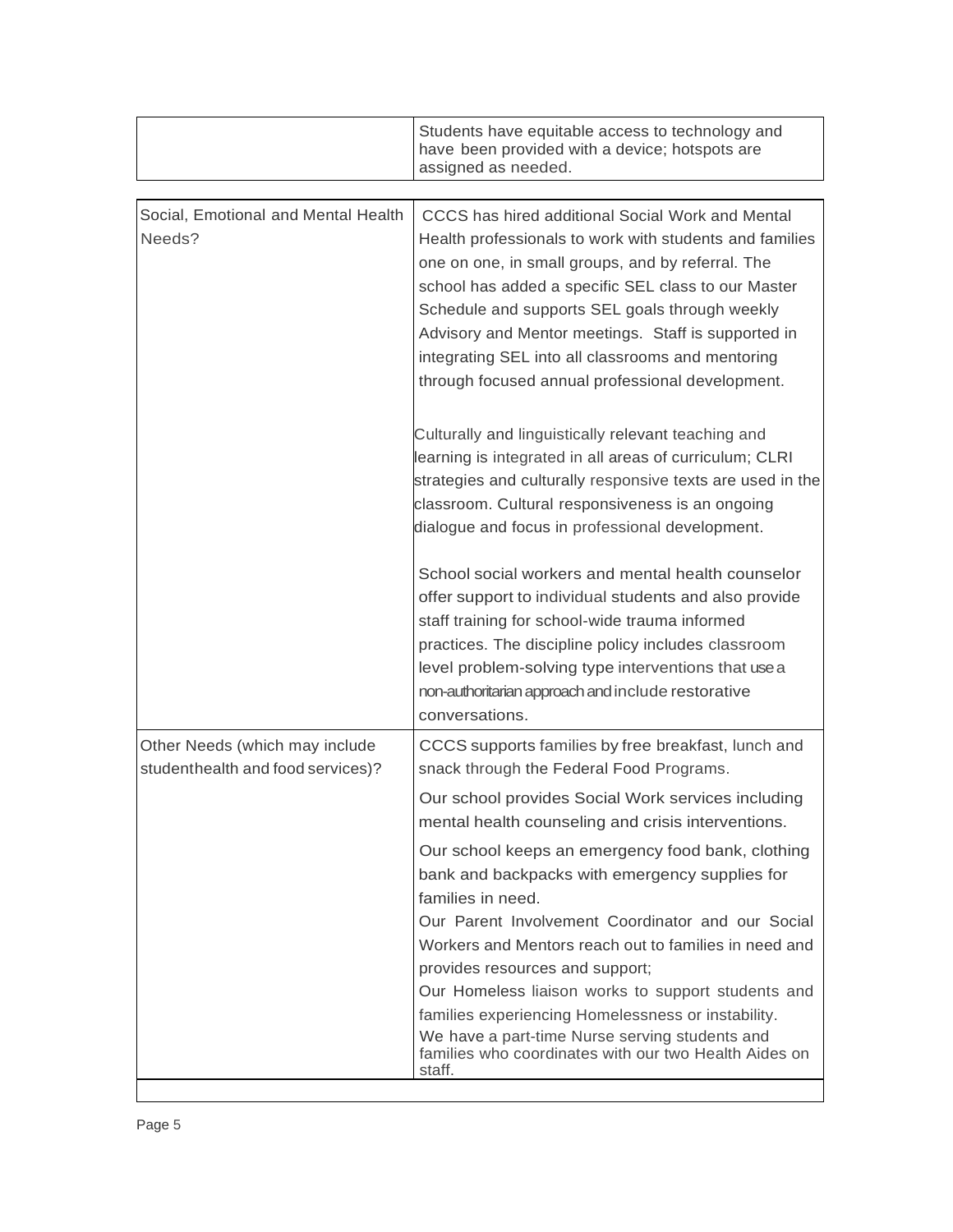| How will the LEA address Staff:               |                                                                                                                                                                                                                                                                                                                                                                                                     |
|-----------------------------------------------|-----------------------------------------------------------------------------------------------------------------------------------------------------------------------------------------------------------------------------------------------------------------------------------------------------------------------------------------------------------------------------------------------------|
| Social, Emotional and Mental Health<br>Needs? | CCCS supports the social, emotional and mental<br>health of staff members in a positive culture. The<br>Sunshine Committeecelebrates monthly birthdays and<br>provides a card and treat<br>for staff members. Team building, grounding, and self-care<br>strategies are built into professional development days.                                                                                   |
|                                               | Google docs are shared with staff to provide voice in<br>meetings and get input from staff for meeting<br>agendas, professional development, and development<br>of policies, procedures and DASH focus areas.                                                                                                                                                                                       |
|                                               | Shared texts including Culturally and Linguistically<br>Responsive Teaching and Grading for Equity help staff<br>build a common language and focus.                                                                                                                                                                                                                                                 |
|                                               | Principal and Dean of Students offer additional one-to-<br>one and group check-ins with staff to stay connected<br>and check the pulse of how staff members are doing<br>professionally and personally.                                                                                                                                                                                             |
|                                               | Duties and required meetings are minimized to allow<br>planning time during the school day.                                                                                                                                                                                                                                                                                                         |
|                                               | We provide resources through the NM Public<br>SchoolInsurance Authority that offer support.<br>School Insurance also covers counseling<br>services and resources are made available for<br>staff.                                                                                                                                                                                                   |
|                                               | Shared Planning time is built into the regular daily<br>schedule. PLC meeting time and Staff Meeting time are<br>built into regular weekly schedules. This provides staff<br>with structured time with peers. Mentoring is provided to<br>new staff as well as regular New Teacher Meetings held to<br>support first and second year teachers as well as<br>experienced teachers new to our school. |